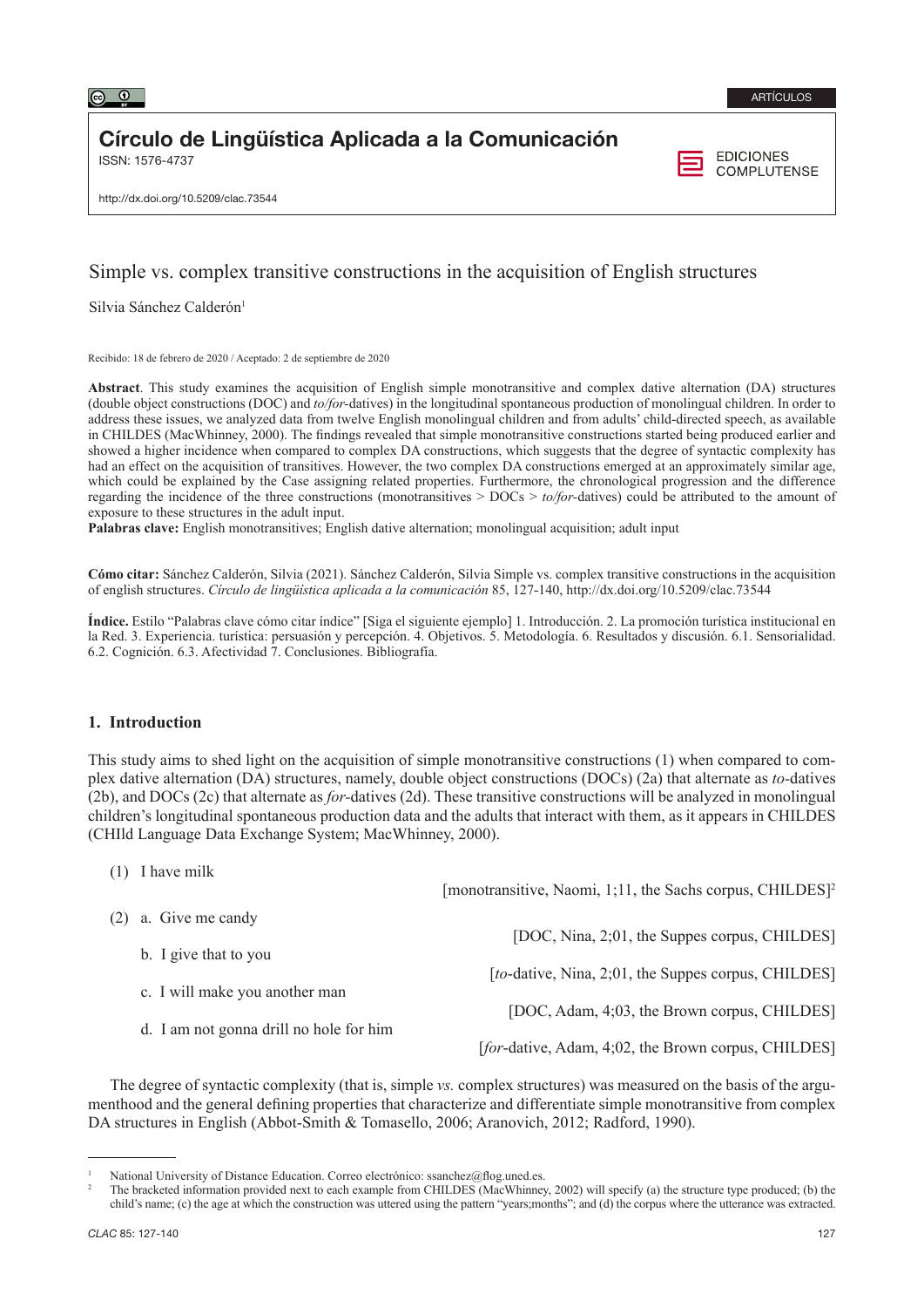English DA has been considered as an instance of complex predicate structures. Following Snyder (2001), complex predicates involve a verb that combines with a secondary predicate and the two constituents from a new expression that is semantically related to a single verb (e.g., Larson, 1990). Alternatively, other approaches propose the verbal selection of a small clause (SC) that hosts the internal argument structure of DOCs and *to/for-*datives (e.g., Aoun & Li, 1989).

In the case of the DA constructions (2a-b), DOCs and *to-*datives can occur in the case of the ditransitive constructions where the verb 'give' subcategorizes for the direct objects (DO) 'candy' (2a) and 'that' (2b) and the indirect objects (IO) 'me' (2a) and 'to you' (2b). As for the DA constructions (2c-d), they are monotransitive structures in which the verbs 'make' and 'drill' select the DO 'another man' and 'no hole', respectively, as it is also the case of the simple monotransitive (1) with the verb 'have'. Unlike simple monotransitive constructions, the DA constructions (2c-d) are followed by the adjunct (A) 'you' and 'for him', respectively, that is not part of the verbal subcategorization. Thus, the alternating properties of DOCs as *for-*datives provide these two constructions with a higher degree of syntactic complexity that simple monotransitive constructions (1) do not present.

Snyder (2001) establishes that complex predicates involve the constructions in (3) and argues that they all form a natural syntactic class with a shared parametric property. As will be discussed in section 3, Snyder (2001) lends support to this analysis with monolingual acquisition data and children acquire the structures in (3) as a group, namely, as soon as a child acquires one of these constructions, the others emerge immediately later.

| (3) a. John painted the house red             | [resultative]           |
|-----------------------------------------------|-------------------------|
| b. Mary picked the book up/picked up the book | [verb-particle]         |
| c. Fred made Jeff leave                       | [make-causative]        |
| d. Fred saw Jeff leave                        | [perceptual report]     |
| e. Bob put the book on the table              | $[put\text{-}locative]$ |
| f. Alice sent the letter to Sue               | [to-dative]             |
| g. Alice sent Sue the letter                  | [double-object dative]  |
|                                               |                         |

[Snyder, 2001: 325]

Out of the complex predicates in (3), the present study analyzed the structures in (3f-g), namely, *to*-datives and double-object datives (or DOCs, as termed in the present work). The verb 'sent' selects the DO 'the letter' and the IOprepositional phrase (PP) 'to Sue' headed by the preposition '*to*'. In DOCs, the linear order of the internal argument structure is reversed from that of *to*-datives, namely, the IO occupies a postverbal position and takes a determiner phrase (DP) form, followed by the DO-DP.

Snyder's (2001) taxonomy does not consider *for*-datives as complex predicates. However, these structures show an analogous pattern with *to*-datives in that both undergo DA as DOCs (Goldberg, 2006; Larson, 1990). As in (4a), the verb 'drill' selects the DO-DP 'no hole', along with the A-PP 'for him' in *for*-datives, and the same DO-DP preceded by the A-DP without being headed by the preposition '*for*' in DOCs. As discussed earlier, *for*-datives that alternate as DOCs are monotransitive constructions since the adjunct-PP 'for him' (4a) or the adjunct-DP 'him' (4b) are optional and cannot render the sentence ungrammatical when it is not overtly realized (4c). Although DOCs that alternate as *for*-datives are monotransitive constructions, the present study will consider these two structures at stake as complex predicates (Snyder, 2001; Snyder & Stromswold, 1997) since their alternating properties are akin to those ones between *to*-datives and DOCs.

(4) a. I am not gonna drill no hole for him

[*for*-dative, Adam, 4;02, the Brown corpus, CHILDES]

- b. I am not gonna drill him no hole
- c. I am not gonna drill no hole

[monotransitive]

[DOC]

Therefore, the present study distinguished simple monotransitive structures from complex DA constructions in terms of the degree of syntactic complexity. This was measured by means of the number of arguments that the verbal head selects, as well as the Case marking properties that the internal argument structure of the target constructions exhibits. In order to elucidate how these structures are acquired, we examined the longitudinal spontaneous production of English monolingual children by comparing the emergence and the use through language development across the two groups of participants (child output and adult's speech).

The characterization of simple monotransitive and complex DA constructions was also investigated in the children's output and in the adult input so as to shed light on whether the relative frequency with which simple and complex structures are used by adults plays a role in the English monolingual children's acquisition and output of these constructions.

The remainder of this paper is divided into the following sections. Section 2 defines simple monotransitive and complex DA constructions and considers the distribution of the internal argument structure from the approach of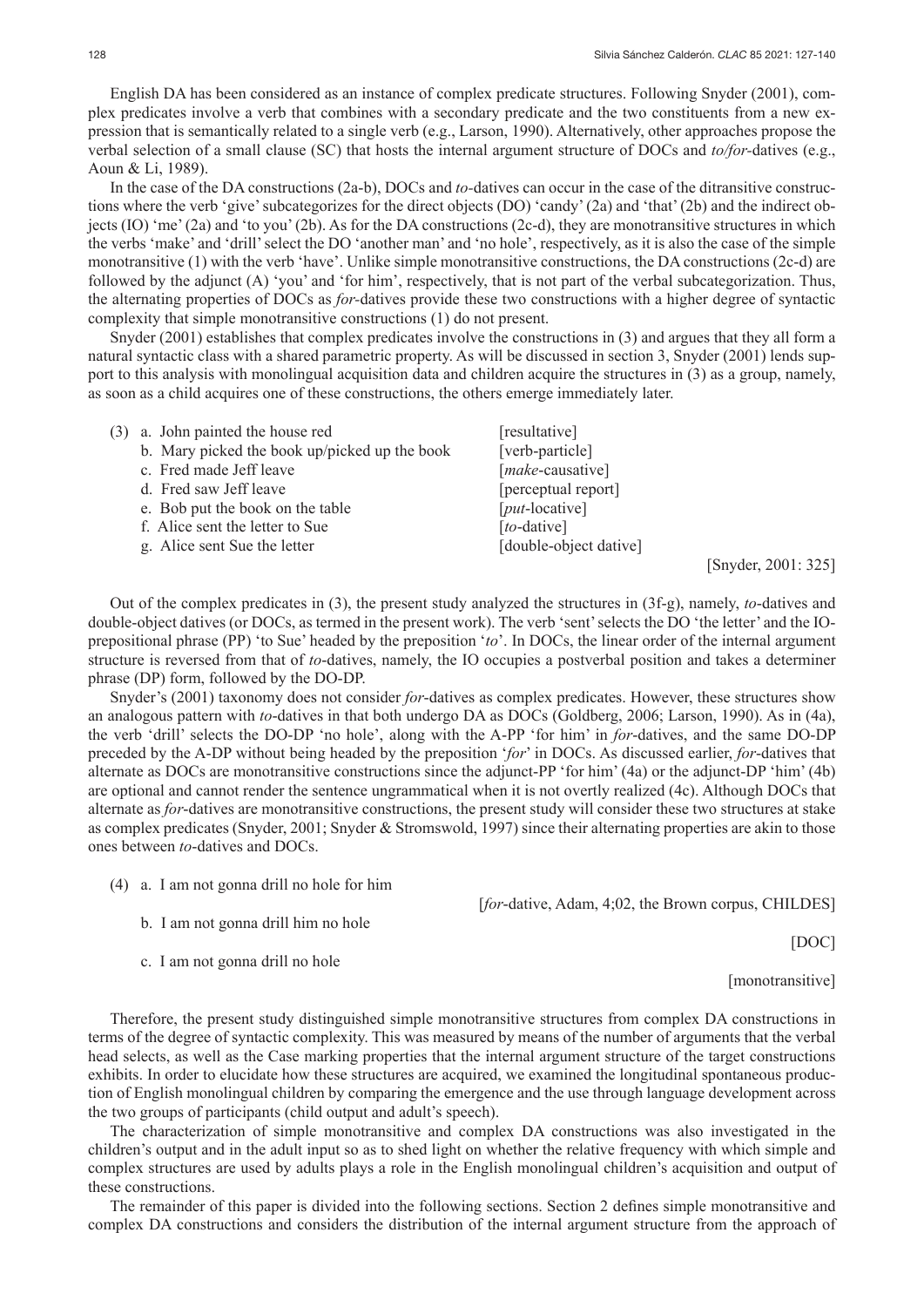Case Theory. Section 3 offers a review of earlier empirical studies on the monolingual acquisition of English monotransitive and complex DA constructions. Section 4 includes the working research questions of the study (RQs). Section 5 addresses the methodology and presents the selection of English monolingual corpora (section 5.1) as well as the description of how simple monotransitive and complex DA constructions have been selected, coded and classified (section 5.2). After the discussion of the statistical tests run for data analyses (section 5.3), we present the analysis (section 6) and the discussion of results (section 7). Section 8 presents the conclusions drawn from the data analyses and suggestions for future research.

# **2. On the argumenthood and case filter of simple monotransitive and complex dative alternation structures**

Case is a language phenomenon that is morphologically visible via inflections or particles in the case of German or Japanese, respectively. However, although there are languages such as English in which Case morphology on nominal expressions is not typically overt, they also satisfy the Case Filter requirements (Chomsky, 1986) in order to guarantee the distribution of overt nominal expressions in a clause or in a phrase.

Case is assigned to nominal arguments under government conditions so as to mark their syntactic functions (for instance, subject (SU), DO, IO or prepositional complement). That is, a nominal argument X governs a nominal argument Y if and only if (a) X is a head; (b) X c-commands Y (that is, if a head X is an immediate adjacent complement to Y); (c) there is no intervening governor of Y such that X c-commands the governor of Y; and (d) X is a governor, as it is the case of prepositions, tense or verbal inflections and verbs.

Regarding the constructions analyzed in the present study, simple monotransitive structures differ from complex DA constructions in the distribution of the nominal arguments selected by the verb. In the case of the former (5), the verb 'have' assigns accusative (acc.) Case to the DO 'milk' and the verbal inflection (or tense) assigns nominative (nom.) Case to the SU 'I'.

(5) I have milk nom. acc.

[monotransitive, Naomi, 1;11, the Sachs corpus, CHILDES]

As far as complex DA constructions are concerned, *to/for-*datives and DOCs also meet the Case Filter conditions. Their internal structure is assigned analogous Cases, namely, the SU-DP, the internal DO-DP and IO-DP arguments of DOCs that alternate as *to-*datives are assigned nominative, accusative and dative Cases by the verbal inflection, by the verb and by the preposition '*to*', respectively. Regarding DOCs that alternate as *for-*datives, the SU-DP, the DO-DP and the A-DP are assigned nominative, accusative and dative Cases by the verbal inflection, by the verb and by the preposition '*for*', respectively.

In the case of *to/for-*datives (6b) and (6d), the verbs 'give' and 'drill' assign accusative Case to their adjacent DO-DPs 'that' and 'no hole', respectively. The prepositions '*to/for*' assign dative Case to their adjacent prepositional complement 'you' and 'him', respectively.

| (6) |                 | a. Give $\int_{SC}$ |                    | me                                          | (e) | candy]<br>inh. Acc.            |             |     |                                                     |  |
|-----|-----------------|---------------------|--------------------|---------------------------------------------|-----|--------------------------------|-------------|-----|-----------------------------------------------------|--|
|     |                 |                     |                    | acc.                                        |     |                                |             |     | [DOC, Nina, 2,01, the Suppes corpus, CHILDES]       |  |
|     | b. I            |                     | give               | that                                        | to  | you                            |             |     |                                                     |  |
|     |                 | nom.                |                    | acc.                                        |     | dat.                           |             |     |                                                     |  |
|     |                 |                     |                    |                                             |     |                                |             |     | [to-dative, Nina, 2;01, the Suppes corpus, CHILDES] |  |
|     | c. $\mathbf{I}$ |                     | will make          | $\left\lfloor_{\text{sc}}\right\rfloor$ you | (e) |                                | another man |     |                                                     |  |
|     |                 | nom.                |                    | acc.                                        |     | inh. acc.                      |             |     | [DOC, Adam, 4;03, the Brown corpus, CHILDES]        |  |
|     | d. I            |                     | am not gonna drill |                                             |     | $\mathcal{L}_{\rm sc}$ no hole | (e)         | for | him]                                                |  |
|     |                 | nom.                |                    |                                             |     | acc.                           |             |     | dat.                                                |  |
|     |                 |                     |                    |                                             |     |                                |             |     | [for-dative, Adam, 4;02, the Brown corpus, CHILDES] |  |
|     |                 |                     |                    |                                             |     |                                |             |     |                                                     |  |

Initially, DOCs (4a) and (4c) violate the Case Filter requirements and, more specifically, the Case assignment of the DO-DPs. This seems to be the case since while the verbal heads 'give' and 'drill' assign accusative Case to their adjacent IO-DP 'me' and A-DP 'you', respectively, the DO-DPs 'candy' and 'another man' do not have a Case assigner from which they can be assigned Case. In order to shed light on this issue, two approaches have been proposed so that the DO-DPs can satisfy the Case Filter requirements of DOCs.

Radford (1990) proposes null categories (*e*) as the Case assigning governors that assign inherent accusative Case to the adjacent DO-DP in a SC domain (4a-c). This assumption is argued in the Proper Antecedent Condition, which states that null categories can function as Case assigners when they have a preceding Case assigning governor that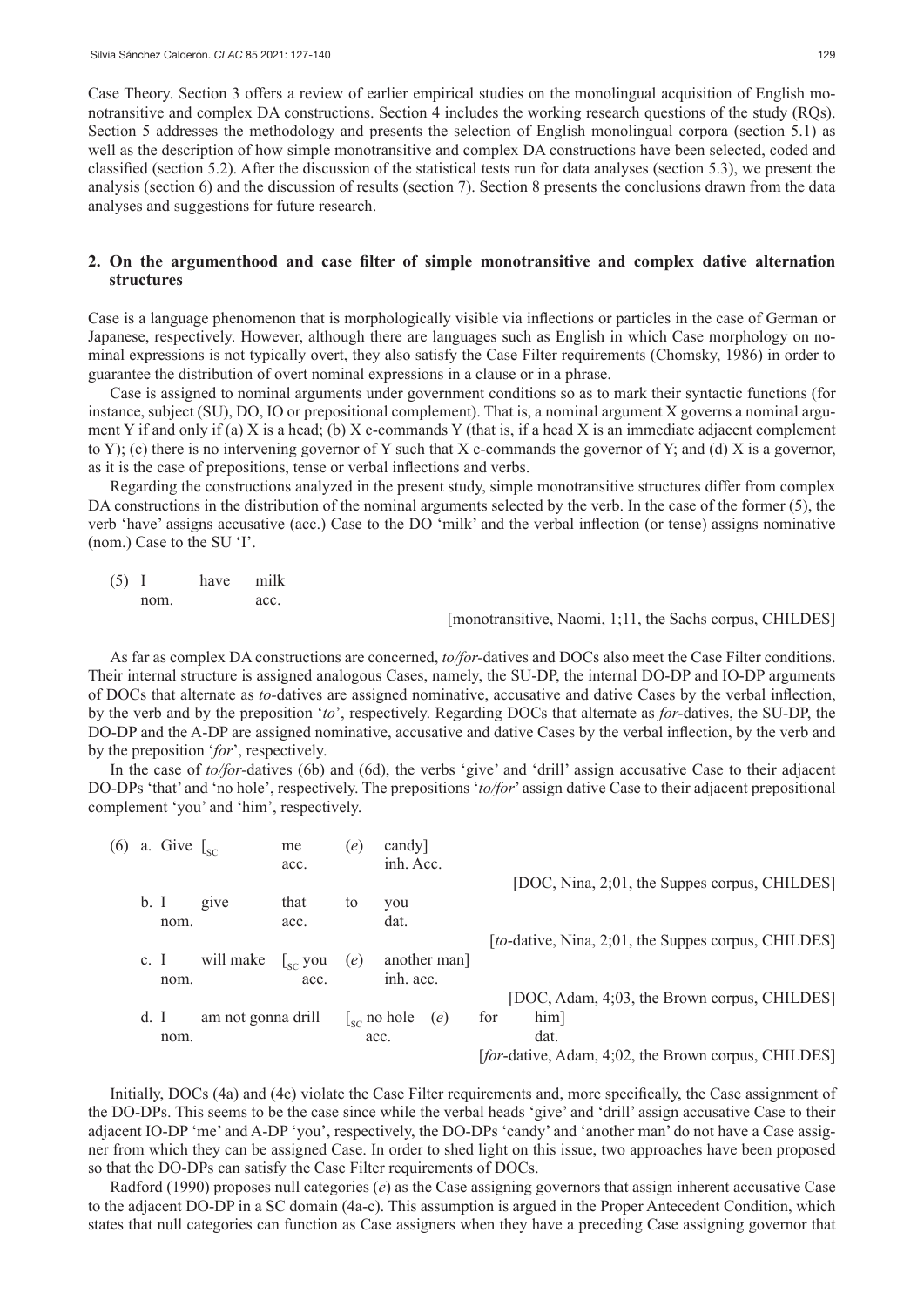exhibits the same status as the null category. Therefore, the DO-DPs 'candy' (4a) and 'another man' (4c) are assigned inherent accusative Case by the null verbal head in the SC domain given that it has a proper verbal antecedent, namely, 'give' and 'make', respectively, that assigns accusative Case to their adjacent DO-DPs.

Contrastingly, Larson (1990) proposes that the verbal head of DOCs base-generates in a lower verbal phrase (VP)-shell domain and moves to a higher VP-shell domain by means of V-Raising so as to assign (structural) accusative Case to their adjacent IO-DP 'me' (7a) and A-DP 'you' (7b) by the verbs 'give' and 'make', respectively. The inherent accusative Case assignment to the DO-DPs 'a candy/another man' is done by means of V' Reanalysis, as licensed by the adjacent complex transitive predicate  $[[v_t^t]_t]$ .

|  |      | (7) a. $\left[ \int_{VP} \int_{V'} Give_i \left[ \int_{VP} me_i \left[ \int_{V'} t_i \right] t_i \right] \left[ a \text{ candy} \right] \right]$ |                                                                                                                                                                                                           |
|--|------|--------------------------------------------------------------------------------------------------------------------------------------------------|-----------------------------------------------------------------------------------------------------------------------------------------------------------------------------------------------------------|
|  |      | acc.                                                                                                                                             | inh acc.                                                                                                                                                                                                  |
|  |      |                                                                                                                                                  | b. I $\left[\int_{VP} \left[\int_{V'} \text{will make}_{i} \left[\int_{VP} \text{you}_{i} \left[\int_{V'} \left[\int_{V} t_{i}\right] t_{i}\right] \right] \left[\text{another man}\right]\right]\right]$ |
|  | nom. | acc.                                                                                                                                             | inh. acc.                                                                                                                                                                                                 |

[adapted from Larson, 1990: 617]

This means that V' Reanalysis triggers the IO/A to undergo DP-movement to be assigned accusative Case by the verb once the verb has undergone V-to-V movement. Therefore, the IO and the A are discharged given that movement causes them to leave a trace  $(t_j)$  in their base position. In turn, since the lowest V' has one unsaturated theta role, (namely, the DO-DP 'candy/another man'), this is the rationale that explains the recategorization of the lowest V' as a complex transitive predicate. Thus, the complex transitive verb inherits the Case assigning properties of the corresponding verbal heads (7a-b).

Regardless of whether the Case assignment to the DO-DP in DOCs is accounted for via the Proper Antecedent Condition (Radford, 1990) or the V' Reanalysis (Larson, 1990), Case Filter conditions are satisfied for both internal DPs.

# **3. On the acquisition of simple monotransitive and complex dative alternation constructions**

There is not a great bulk of studies that have investigated how English monolingual children acquire simple monotransitive constructions when compared to complex DA structures. In fact, only Campbell and Tomasello (2001) observed a monotransitive-like use of DOCs and *to/for-*datives, as analyzed in the spontaneous production of 7 English monolingual children (age range: 1;02-5;01) from CHILDES (MacWhinney, 2000). More specifically, most of the verbs that were produced in the DA started being used as simple monotransitive structures (8). This was true in the children's data analyzed even though the frequency of exposure to these constructions in the adult input displayed the two overtly realized postverbal arguments.

(8) I through this

#### [monotransitive, Campbell & Tomasello, 2001: 264]

These findings suggest that English monolingual children's emergence of simple monotransitive constructions occurs earlier than that of complex DA structures. This could be explained by the fact that the latter are more cognitively complex and involve a more complex syntactic structure.

As illustrated in Table 1, earlier works that have examined the acquisition of English monolingual children's simple monotransitive constructions observed that these structures are not acquired until 3;00-4;00, as reported by experimental studies (e.g., Matthews, Lieven, Theakston & Tomasello, 2005; Pinker, Lebeaux & Frost, 1987).

|  |  | <b>Table 1.</b> Mean age of the onset of English monotransitive in monolingual experimental works |  |  |  |  |
|--|--|---------------------------------------------------------------------------------------------------|--|--|--|--|
|--|--|---------------------------------------------------------------------------------------------------|--|--|--|--|

| <b>Empirical works</b>                           | <b>Monotransitive</b> |
|--------------------------------------------------|-----------------------|
| Abbot-Smith, Lieven and Tomasello (2008)         | 4:00                  |
| Akhtar (1999)                                    | 4:00                  |
| Akhtar and Tomasello (1997)                      | 3:05                  |
| Chan, Meints, Lieven and Tomasello (2010)        | $2:09 - 3:05$         |
| Matthews, Lieven, Theakston and Tomasello (2005) | 3:09                  |
| Meints, Plunkett and Harris (2008)               | 3:00                  |
| Pinker, Lebeaux and Frost (1987)                 | $3:00-4:00$           |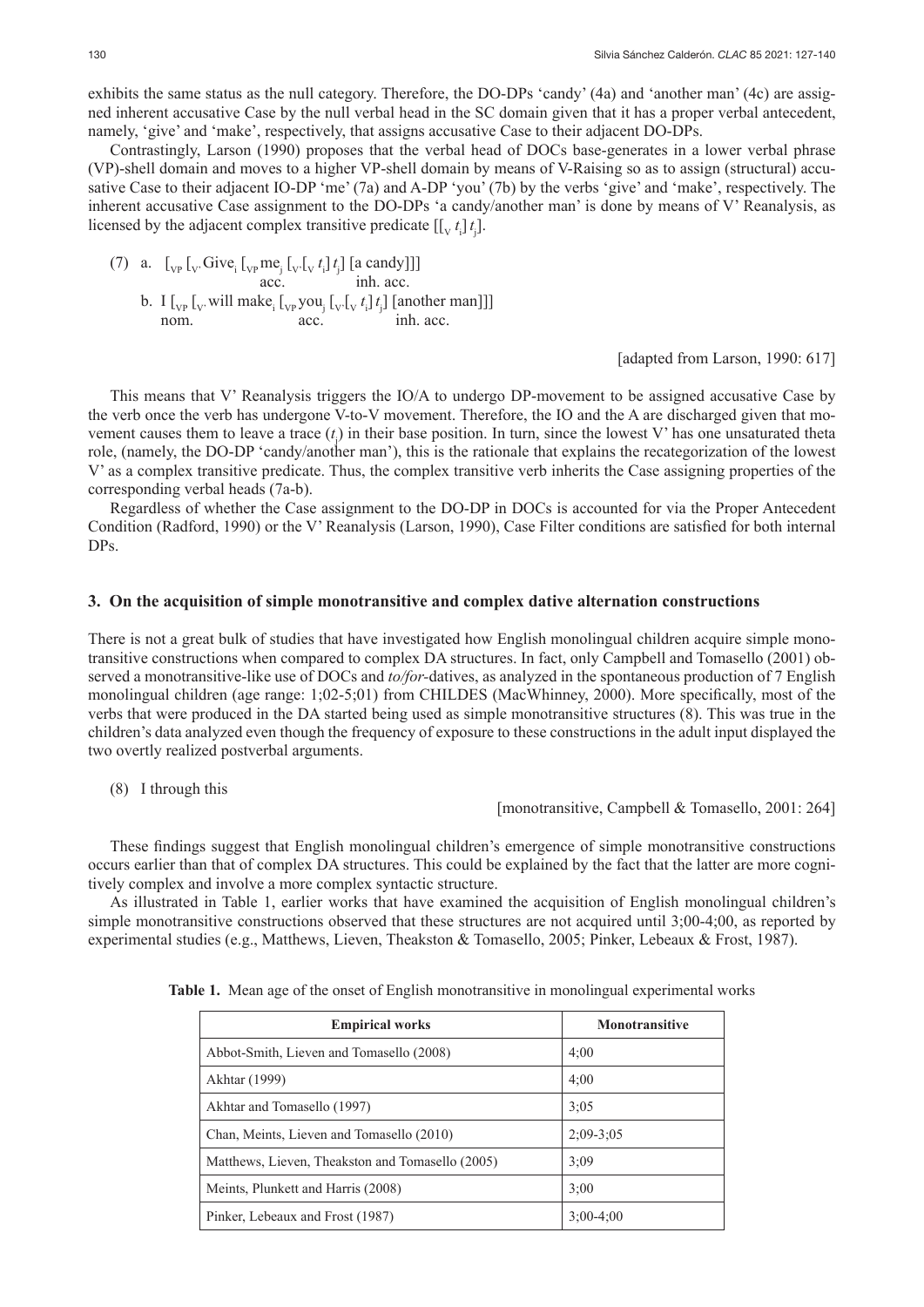All the works in Table 1 agree that the acquisition of these structures occurs gradually through language development and they become available in the child's grammar as a result of the language exposure in the adult input. These findings are in line with usage-based models (e.g., Matthews *et al.*, 2005). There are no empirical works that have attested the acquisition of these constructions in child spontaneous production data.

With regards to experimental studies, Slobin and Bever (1982) found that English monolingual children do not show consistent comprehension of the (S)-object (O)-verb (V) constituent order at 2;00. These results suggest that the acquisition of these structures depends on the interpretation and the integration of semantic cues for these structures to become fully productive. It is not until English monolingual children become 3;00-4;00 when they show an adult-like grammatical knowledge of the SVO pattern (e.g., Chan, Meints, Lieven & Tomasello, 2010; Matthews *et al.*, 2005 with real verbs; Abbot-Smith, Lieven & Tomasello, 2006; Akhtar, 1999; Meints, Plunkett & Harris, 2008; Pinker, Lebeaux & Frost, 1987 with novel verbs). Similar findings were seen in Akhtar and Tomasello's (1997) work since English monolingual children aged 3;05 and older used novel verbs (i.e., *meek* and *tam*) in a monotransitive construction whereas younger children never used these new verbs transitively.

Matthews *et al.* (2005) examined 96 English monolingual children in two age groups (2;09 and 3;09). They were shown videos that described events modelled in the ungrammatical SVO constituent order (*push*, *ram*, *shove*) and were elicited to describe the event enacted. Findings revealed that while children aged 2;09 who were exposed to low frequency verbs significantly adopted the ungrammatical word order when compared to high frequency verbs (*X2*  $= 14$ ,  $d.f. = 2$ ,  $p < 0.001$ ), children aged 3;09 were more productive and preferred the use of SVO constituent order, regardless of the frequency of the verb they were exposed to  $(X^2 = 1.2, d.f. = 2, p < 0.056)$ .

Other experimental studies have also investigated the English monolingual children's productivity of the simple monotransitive syntactic pattern with novel verbs. Akhtar (1999) introduced 2;00, 3;00 and 4;00 children to novel verbs (*dacking*, *gopping* and *tamming*), modelled in three syntactic patterns, namely, SVO (9a), SOV (9b) and VSO (9c). While 4;00 children preferred using the SVO constituent order with the three novel verbs (96% of the time), the younger age groups used both the ungrammatical SOV and VSO constituent orders and the grammatical SVO constituent order in that they switched the ungrammatical utterances to grammatical ones.

- (9) a. Elmo dacking the car
	- b. Elmo the car gopping
	- c. Tamming Elmo the car

[Akhtar, 1999: 344]

Regarding the English monolingual children's age of onset of complex DA constructions, earlier empirical works have reported an earlier onset of DA constructions at around the age of 2;00 when compared to that of monotransitive structures (see Table 1). As displayed in Table 2, DOCs started being produced earlier than *to/for*datives, as analyzed in the longitudinal spontaneous production of child monolingual data available in CHILDES (MacWhinney, 2000).

| <b>Empirical works</b>                                | <b>DOCs</b> | <i>to/for-datives</i> |
|-------------------------------------------------------|-------------|-----------------------|
| Campbell and Tomasello (2001)                         | 2:02        | 2:04                  |
| Gropen, Pinker, Hollander, Goldberg and Wilson (1989) | 2:06        | 2:07                  |
| Snyder and Stromswold (1997)                          | 2:02        | 2:06                  |

**Table 2.** Mean age of onset of English complex dative alternation in monolingual empirical works

Although an order effect was found in the onset of English complex DA, Snyder and Stromswold (1997) reported that DOCs and *to-*datives emerged at around the age of 2;00 (*r* = .76, *p* = .0043). These data are explained by the shared grammatical property (or Property A) between the two structures as complex predicates. Nevertheless, the later onset of *to*-datives when compared to DOCs  $(t(11) = 4.15, p = .002)$  is argued to be related to an additional property (or Property B) that accounts for the dative Case mediated assigning property of the preposition by means the verb onto the DP (Larson, 1990). This is seen in the significant correlation ( $r = .83$ ,  $p = .0009$ ) between the onset of *to-*datives and other dative structures such as dyadic *to-*datives at 2;06.

As for the role played by adult input in child output, usage-based approaches to language acquisition (Abbot-Smith & Tomasello, 2006; Bybee & Hopper, 2001; Tomasello, 2003) argue that the frequency with which syntactic constructions are heard in the adult input is crucial for their acquisition and language use and, thus, relatively high frequency structures would play a role in the children's building of grammatical patterns. These models contrast with nativist theories that assume the biological representation of syntactic structures (Chomsky, 1986).

Earlier works have reported that children hear simple monotransitive structures highly frequent, as it was the case of Cameron-Faulkner, Lieven and Tomasello's (2003) findings on the use of British mothers' production of around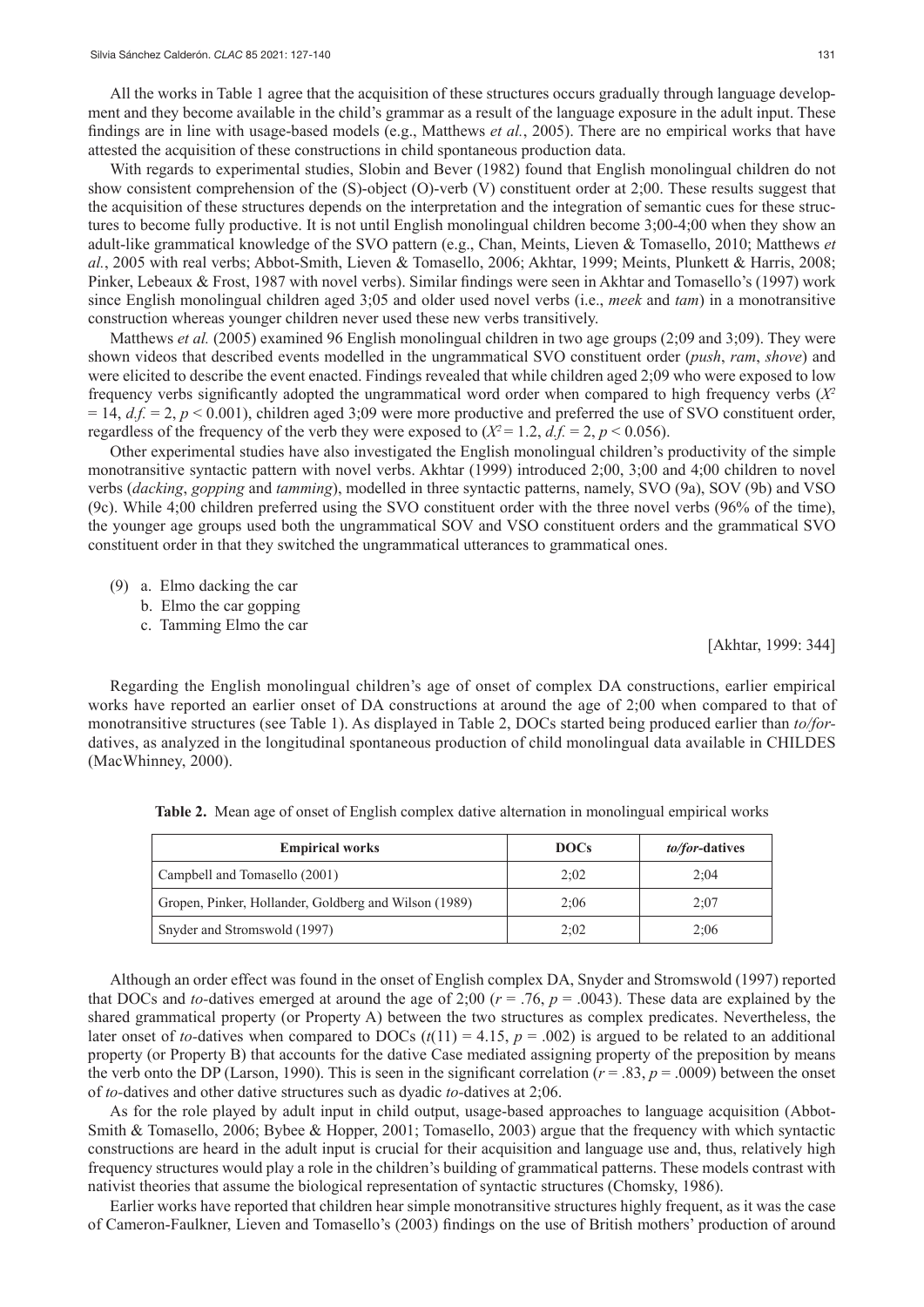70 declarative full active monotransitive utterances on average per hour. Evidence was also seen in Akhtar's (1999) study in that 4;00 children use Case-marked pronouns roughly 50% of the times when correcting the ungrammatical SOV or VSO orders to the grammatical SVO order with real verbs, in contrast to the use of full DPs when using a novel (non-adult-like) monotransitive constituent order. Thus, high frequency syntactic elements boost emerging grammatical schemas, and this was the case of English monolingual children's production of monotransitive constructions with pronominal forms since they were highly frequent in the adult input (Cameron-Faulkner *et al.*, 2003) when compared to their argument realization as full DPs (Akhtar, 1999). As discussed earlier, similar findings were seen in Matthews *et al.*'s (2005) study since English monolingual children aged 2;09 corrected highly used monotransitive verbs (*pull* and *push*) to SVO order when compared to medium frequency (*drag* and *shove*) and low frequency (*run* and *tug*) verbs.

Previous works on English monolingual children have drawn opposing results with regard to the role played by adult input in child output. Most of these studies reported that the amount of exposure to a syntactic structure from the adult input has an effect on the children's output (Legate & Yang, 2002; Yang, 2016). To set an example, Campbell and Tomasello (2001) observed that adults show a preference for the use of DOCs (mean = 65.7%) when compared to *to*-datives (mean = 34.3%), and these findings correlated with the English monolingual children's output ( $p <$ .01) regarding the relatively higher rates in the production of DOCs (mean = 68%) and *to-*datives (mean = 32%). However, Snyder and Stromswold (1997) observed that the relatively higher amount of exposure to DOCs (mean = 73.2%) and *to-*datives (mean = 26.8%) with the verb '*give*' in the adults' speech did not significantly correlate (*p* > .10) with the earlier onset of DOCs (mean age = 2;02) when compared to *to-*datives (mean age = 2;06) in the English monolingual children's data.

#### **4. Research questions**

Considering earlier formal accounts (section 2) and empirical studies (section 3) as a starting point, two RQs have been formulated. They seek to elucidate the acquisition of simple monotransitive and complex DA constructions, as analyzed in the English monolingual children's longitudinal spontaneous production data.

RQ 1 investigates the English monolingual children's acquisition of simple monotransitive and complex DA structures, as observed in the ages of onset and in the incidence through language development.<sup>3</sup>

RQ 1. Is there any difference regarding the acquisition of simple monotransitive structures and complex DA constructions, as analyzed in the English monolinguals' spontaneous production data?

Based on RQ 1, the English monolingual children's data could reflect that simple monotransitive constructions may show a significantly earlier emergence when compared to complex DA given their simplicity in terms of the distribution of Case-marked arguments selected by the verb, in line with the Case Filter (Chomsky, 1986) requirements. This would entail that DOCs and *to/for-*datives are expected to show a later onset given their greater syntactic complexity. When comparing the two complex DA constructions, two potential findings may arise in the English monolingual children's data, namely, (a) DOCs and *to/for-*datives could reflect a similar emergence, suggesting that English DA constructions show similar Case and argumenthood underlying properties, as per the Case Filter; or (b) DOCs or *to/ for*-datives could show an order effect in their emergence, suggesting that the distribution of Cases and the argumenthood of the two constructions do not play a role and, rather, other factors may play a role such as the syntactic relationship between the two constructions (Sánchez Calderón, 2018; Sánchez Calderón & Fernández Fuertes, 2018).

Based on the predictions stated earlier, we expect simple monotransitive structures to be acquired earlier than complex DA given the number of arguments selected by the verb. That is to say, while one external argument and one internal argument are selected by the verb in monotransitive constructions, three arguments (one external and two internal) are selected by the verb in DOCs that alternate as *to*-datives. Although DOCs that alternate as *for*-datives are monotransitive constructions (see section 1), they show an analogous degree of syntactic complexity when compared to DOCs that alternate as *to*-datives given the similar DA properties in their internal argument structure. These predictions are contrary to the findings reported in earlier empirical works (e.g., Matthews *et al.* 2005 for monotransitives; Snyder & Stromswold, 1997 for DA). Furthermore, DOCs and *to/for-*datives are expected to show a similar emergence since the two constructions have been argued not to be syntactically derived from one another (Sánchez Calderón, 2018; Sánchez Calderón & Fernández Fuertes, 2018). Despite their rather similar ages of onset, *to/for-*datives are also expected to show a delay in their emergence when compared to DOCs given the additional Case properties of the prepositions (Snyder & Stromswold, 1997).

We also explore in RQ 2 whether the relative amount of exposure to simple monotransitive and complex DA in the adult input goes hand in hand with the English monolingual children's output (Akhtar, 1999; Legate & Yang, 2002; Matthews *et al.*, 2005; Yang, 2016).

<sup>3</sup> Following Snyder and Stromswold (1997), the age of onset (that is, the age of first use) has been considered as a measure of acquisition for the three constructions under analysis (simple monotransitive, DOC and *to/for*-dative).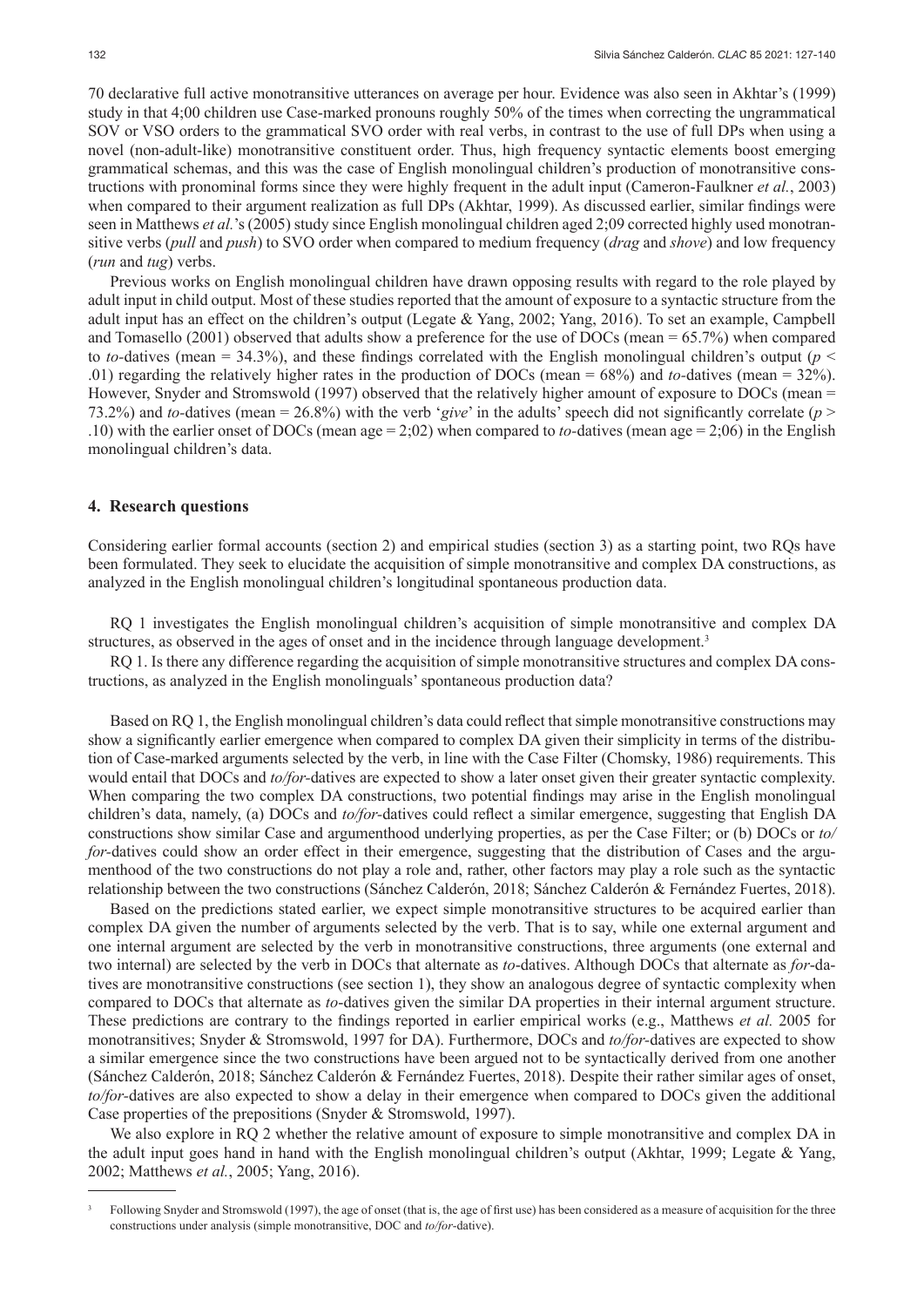RQ 2. Does the relative amount of exposure to simple monotransitive and complex DA constructions in the adult input have an effect on the English monolingual children's output?

Considering earlier empirical works, we expect adults to reflect relatively higher frequency rates in the use of simple monotransitive constructions when compared to complex DA structures since the former are reported to be highly frequent in the children's output and in the adult input (Akhtar, 1999; Cameron-Faulkner *et al.*, 2003). In turn, we also expect DOCs to show relatively higher frequency rates of use when compared to *to/for-*datives (e.g., Campbell & Tomasello, 2001).

In order to provide an answer to the two RQs, the following sections will discuss the methodology that has been used in the present study, the data analysis and the discussion of results of the constructions at stake, as analyzed in English monolingual children's data.

#### **5. Methodology**

#### **5.1. Corpora selection from the CHILDES database**

As shown in Table 3, seven corpora have been selected from CHILDES (MacWhinney, 2000), an online open access database (https://childes.talkbank.org/). The data selection of this study included the longitudinal spontaneous production of English monolingual children ( $N = 12$ *; n* = seven girls and *n* = five boys).

| Corpora      | # files examined                                                          | <b>Child</b>  | Age range     |
|--------------|---------------------------------------------------------------------------|---------------|---------------|
| <b>Brown</b> | 55<br>[020304.cha]-[050212.cha]                                           | Adam          | $2;03-4;10$   |
|              | 20<br>[010600.cha] to [020300b.cha]                                       | Eve           | $1;06-2;03$   |
|              | 129<br>[020305.cha] to [050106.cha]                                       | Sarah         | $2;03-5;01$   |
| Cruttenden   | 21<br>[010517.cha] to [030718.cha]<br>21<br>[010517.cha] to [030618b.cha] | Jane and Lucy | $1;05-3;07$   |
| Lara         | 20<br>[010913.cha] to [030325.cha]                                        | Lara          | $1:09 - 3:03$ |
| MacWhinney   | 292<br>[010411a.cha] to [070802.cha]                                      | Mark          | $0;07-5;06$   |
|              | 292<br>[010411a.cha] to [070802.cha]                                      | Ross          | $0;06-8;00$   |
| Sachs        | 83<br>[010229.cha] to [040903.cha]                                        | Naomi         | $1;01-5;01$   |
| Suppes       | 52<br>[011116.cha] to [030321.cha]                                        | Nina          | $1;11-3;11$   |
| Wells        | 10<br>[010521.cha] to [050024.cha]                                        | Benjamin      | $2;03-5;00$   |
|              | 9<br>[010606.cha] to [040905.cha]                                         | Gerald        | $1;06-4;09$   |
|              | 10<br>[010526.cha] to [040901.cha]                                        | Jack          | $1;05-4;09$   |

|  |  |  |  | Table 3. Selected English monolingual corpora |  |
|--|--|--|--|-----------------------------------------------|--|
|--|--|--|--|-----------------------------------------------|--|

Data were audio-recorded and transcribed in the CHAT (Codes for the Human Analysis of Transcripts) format for CHILDES. The analysis of results was carried out on the transcribed data. Although child data varied among the corpora selected, the participants' selection was balanced and homogeneous, namely, the children's longitudinal production occurred in spontaneous naturalistic contexts; and the selected children did not show speech or hearing disabilities. The children's ages ranged from 0;06 to 8;00. The complete record of the children's transcribed data in the home setting and in interaction with their parents (mainly) were freely available online through the CHILDES database.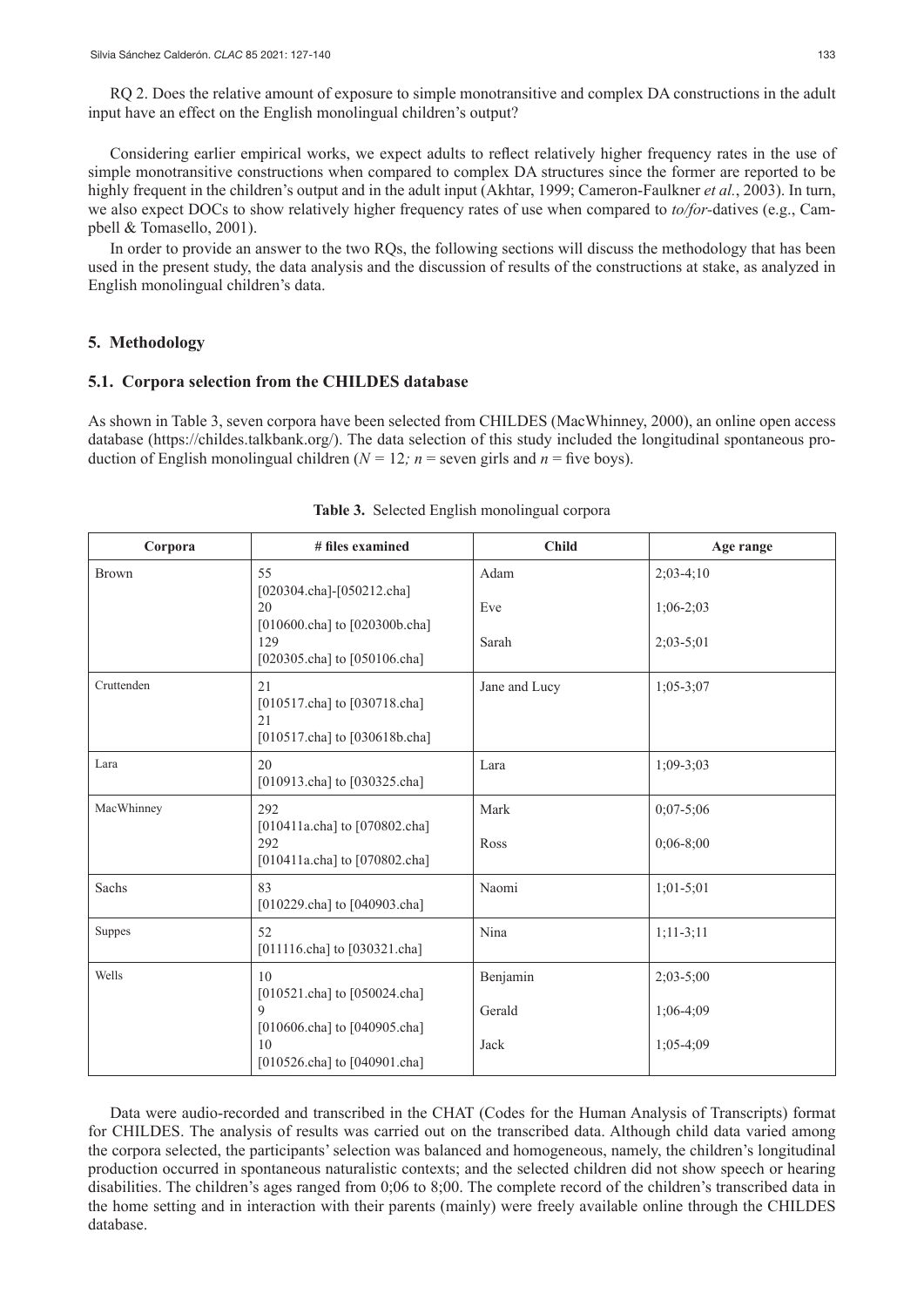Child-directed speech or adult input has also been taken into consideration. Although parents were the chief input source, other caregivers (aunts, grandparents, uncles) and researchers were also sources for the children's language exposure.

## **5.2. Data selection and codification criteria**

Data were selected manually and automatically by means of the use of the KWAL program (Key Word And Line) designed for data extraction from CHILDES. More specifically, KWAL was used to conduct automatic morphosyntactic data searches for the linguistic contexts in which the keyword verb, tagged as 'v\*', was used by the children and by the adults selected. The KWAL search was only conducted for those selected corpora that had a morphological tier (+t%mor) in their CHAT transcripts, except for the Lara corpus which did not have a morphology line. The KWAL syntax line used was as follows: kwal +t\*CHI +t%mor +s"v\*" -w2 +w2.4

When conducting a KWAL search, the utterances were not distinguished in terms of the number of arguments selected by the verb (e.g., DA, intransitives, monotransitives, among others). The KWAL output was manually culled out for the analysis of the target constructions. In the case of simple monotransitive structures, we selected declarative and imperative utterances with a (S)VO order (10), that is, those ones in which the verb selects an external SU (in the former) and an internal DO.

```
(10) I like grapes
```
[monotransitive, Jane, 1;11, the Cruttenden corpus, CHILDES]

The codification of English complex declarative and imperative DA constructions included *to*-datives (11a) that alternate as DOCs (11b), as well as *for-*datives (11c) that alternate as DOCs (11d).

|  | $(11)$ a. Throw that to birdies   |                                                          |
|--|-----------------------------------|----------------------------------------------------------|
|  |                                   | [to-dative, Jane, 2;04, the Cruttenden corpus, CHILDES]  |
|  | b. Give me your hand              | [DOC, Jane, 1;11, the Cruttenden corpus, CHILDES]        |
|  | c. Mummy, make more toast for me  |                                                          |
|  |                                   | [for-dative, Jane, 2;04, the Cruttenden corpus, CHILDES] |
|  | d. You buy me a motorbike one day |                                                          |
|  |                                   | [DOC, Jane, 3;00, the Cruttenden corpus, CHILDES]        |
|  |                                   |                                                          |

The codification of simple monotransitive and complex DA constructions was done for both the manual search and the automatic KWAL search, and in both the adult input and the child data.

Longitudinally, the use of simple monotransitive and complex DA was analyzed in terms of fourteen age groups with intervals of six and five months that ranged from age 0;06-0;11 (age group 1) to age 7;00-7;06 (age group 14), as illustrated in Table 4. Our starting point for these fourteen age groups was the five linguistic stages in child language development (e.g., Rowland, 2014) and they were divided considering the children's age range, that is, from 0;06 to 8;00.

| Age group      | Age range     | Age group | Age range   |
|----------------|---------------|-----------|-------------|
|                | $0;06-0;11$   | 8         | $4;00-4;06$ |
| $\mathcal{D}$  | $1;00-1;06$   | 9         | $4:07-4:11$ |
| 3              | $1;07-1;11$   | 10        | $5;00-5;06$ |
| $\overline{4}$ | $2;00-2;06$   | 11        | $5;07-5;11$ |
|                | $2;07-2;11$   | 12        | $6;00-6;06$ |
| 6              | $3;00-3;06$   | 13        | $6;07-6;11$ |
| ⇁              | $3:07 - 3:11$ | 14        | $7;00-7;06$ |

**Table 4.** Age groups for the study of English simple and complex structures

Ages following age group 14 were not considered for the data analysis since the three target constructions were not produced by English monolingual children after 7;06. Moreover, as we focused on the ages of onset of simple monotran-

The KWAL syntax line shows (a) the name of the program (KWAL); (b) the participants under analysis  $(+\ell^*CHI$  indicates the child); (c) the morphology dependent tier where the data search was run (+t%mor) given that the participants' data were morphologically coded; (d) the lines to be searched (namely, the verb) and that included any verbal tense, as marked with an asterisk (+s"v\*"); (e) the additional linguistic context to be output, namely, the two utterances preceding (-w2) and following (+w2) the participants' target utterance in which the keyword "v\*" was shown; and (f) the analyzed filed in the corpora selected  $(Q)$ .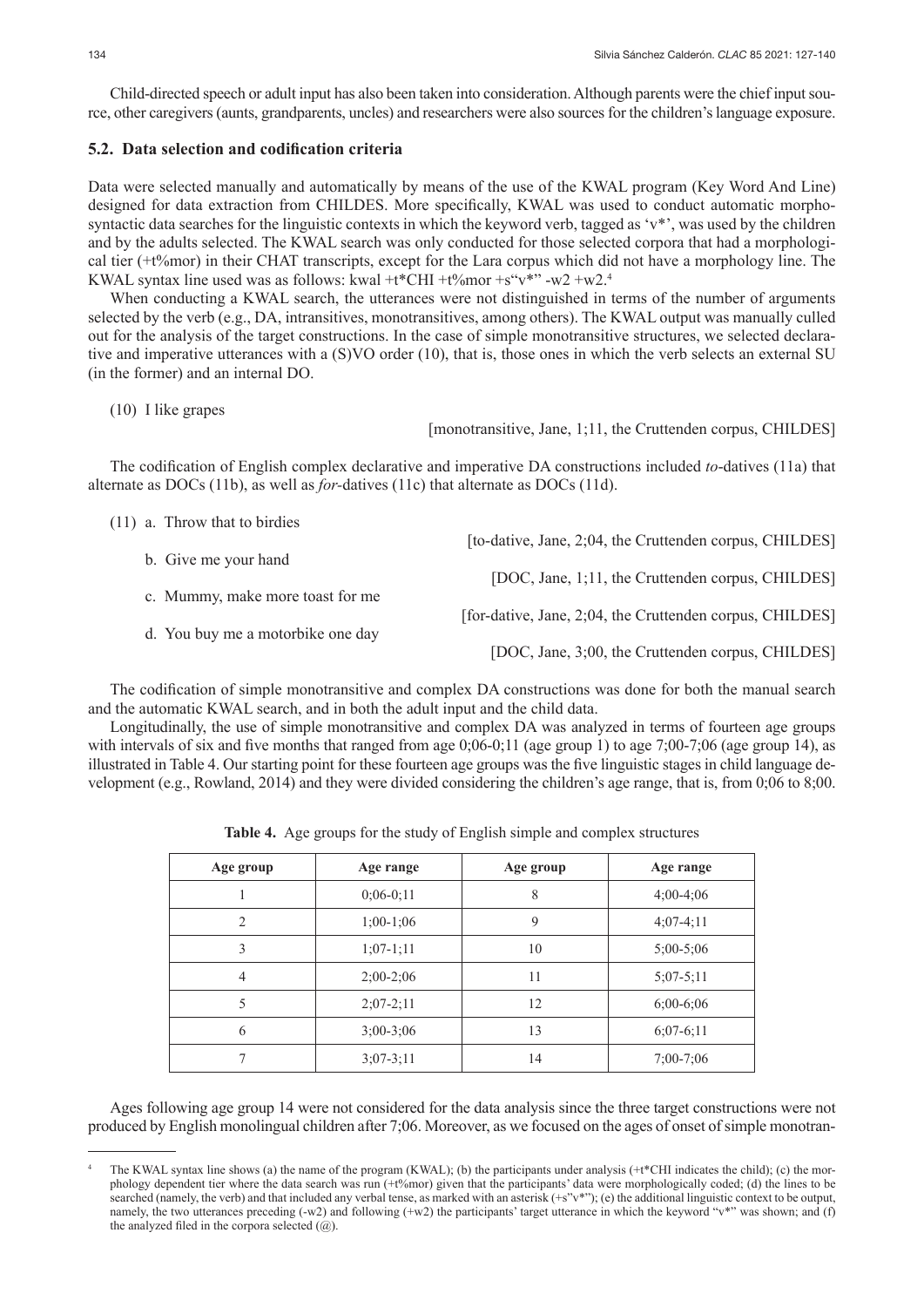## **5.3. Statistical tests used for data analyses**

The parametric two-tailed paired-sample *t*-test was run via the SPSS (Software Package for the Social Sciences) to investigate whether the ages of onset of simple monotransitive and complex DA could shed light on the order effect in their acquisition given the differences in the argumenthood among the three constructions. We also explored whether the emergence of the two English DA structures could elucidate the acquisition of the analogous Case marking properties between DOCs and *to/for*-datives. Data collected showed a normal distribution and homogeneity of variance was assumed.

In particular, this statistical test was run to compare the ages of onset between (a) simple monotransitive utterances and complex DOCs; (b) simple monotransitive utterances and complex *to/for*-datives; and (c) complex DOCs and complex *to/for*-datives.

#### **6. Analysis of results**

As shown in Table 5, there was an order effect with regard to the earlier onset of simple monotransitive constructions (mean age  $= 1;08$ ) when compared to complex DA. The latter also showed an order of emergence regarding the earlier onset of DOCs (mean age = 2;02) when compared to *to/for*-datives (mean age = 2;06).

|                 | <b>Simple structures</b> | <b>Complex dative alternation structures</b> |                          |  |
|-----------------|--------------------------|----------------------------------------------|--------------------------|--|
| <b>Children</b> | <b>Monotransitives</b>   | <b>DOCs</b>                                  | to/for-datives           |  |
| Adam            | 2;03                     | 2;04                                         | 2;11                     |  |
| Benjamin        | 1;05                     | 2;03                                         | $\overline{a}$           |  |
| Eve             | 1;06                     | 1;08                                         | 1;11                     |  |
| Gerald          | 1;08                     | $\overline{\phantom{a}}$                     | 2;11                     |  |
| Jack            | 1;05                     | 2;02                                         | $\overline{\phantom{a}}$ |  |
| Jane            | 1;11                     | 1;11                                         | 2;06                     |  |
| Lara            | 1;11                     | 2;06                                         | 2;04                     |  |
| Lucy            | 1;08                     | 2;07                                         | 2;00                     |  |
| Mark            | 0;11                     | 2;06                                         | 2;09                     |  |
| Naomi           | 1;10                     | 2;01                                         | 2;11                     |  |
| Nina            | 1;11                     | 2;01                                         | 2;01                     |  |
| Sarah           | 2;05                     | 2;09                                         | 3;02                     |  |
| Ross            | 1;04                     | 1;04                                         | 2;06                     |  |
| Mean            | 1;08                     | 2;02                                         | 2;06                     |  |

**Table 5.** Age of onset by English monolinguals

As for the age range of onset, English monolingual children began to produce simple monotransitive constructions between 0,11 and 2;05, complex DOCs started being produced between 1;04 and 2;09, and the onset of complex *to/for*-datives ranged from 1;11 to 3;02.

As displayed in Table 5, all the participants showed an earlier onset of simple monotransitive constructions when compared to DA structures. However, seven of the thirteen English monolingual children selected displayed an earlier emergence of DOCs when compared to *to/for*-datives, and three children produced one of the two English complex DA structures, namely, Benjamin and Jack only produced *to/for*-datives and Gerald only produced DOCs.

In line with the order effect in the emergence between simple monotransitive and complex DA structures, statistically significant differences were observed between the earlier emergence of the former when compared to DOCs  $(t(10) = -5.804, p = .000)$  and when compared to *to/for*-datives  $(t(11) = -3.581, p = .004)$ , as evidenced by the parametric two-tailed paired-sample *t*-test. Nonetheless, statistically significant differences were not observed when the ages of onset were compared in the two complex DA constructions  $(t(9) = -2.089, p = .066)$  since DOCs began to be produced earlier than *to/for*-datives.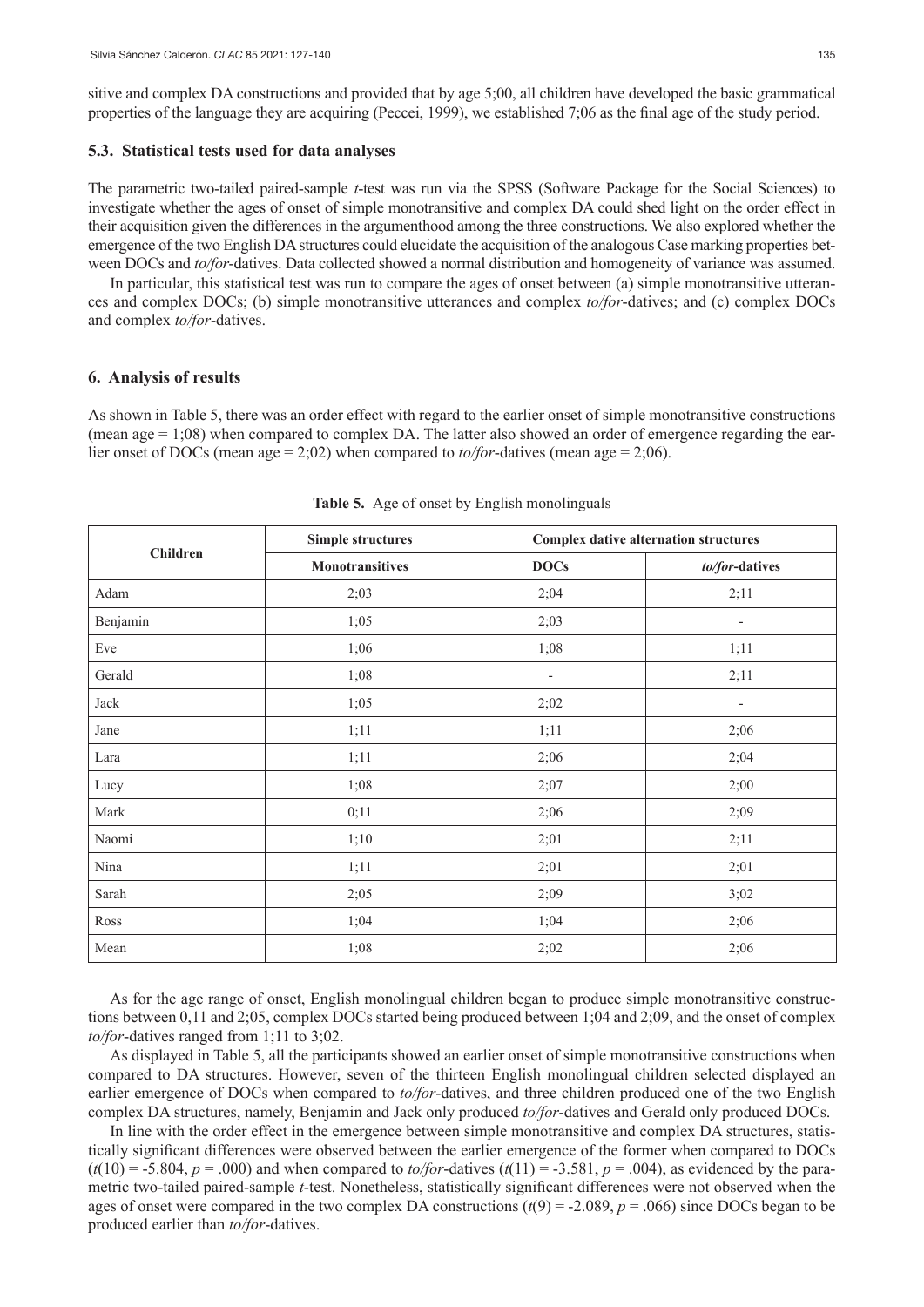Although the ages of onset of English DA constructions were not statistically significant in that their emergence appears at around the age of 2;00, *to/for*-datives began to be produced later than DOCs, as reflected in the mean ages of onset in Table 5.

An overview of the English monolingual children's use of simple monotransitive structures and complex DA constructions is shown in Table 6. Taking into consideration the overall production of the constructions under analysis (100%), simple monotransitive constructions were more frequently used when compared to DA structures. When the overall incidence was examined in the latter, DOCs reflected relatively higher frequency rates when compared to *to/for*-datives.

**Table 6.** Overall production of simple and complex constructions by English monolinguals (# of raw numbers  $(\%)$ )

| Monotransitive  | DOCs        | <i>To/for-datives</i> | Total           |
|-----------------|-------------|-----------------------|-----------------|
| 13,517 (93.02%) | 752 (5.17%) | $262(1.80\%)$         | $14,531(100\%)$ |

The order in the production of simple monotransitive and complex DA constructions was also seen developmentally in the English monolingual children's data, that is, when the use of simple monotransitive structures was compared to that of DOCs  $(t(13) = 4.100, p = .001)$  and when it was compared to that of *to/for*-datives  $(t(13)$  $= 4.137$ ,  $p = .001$ ). Statistically significant differences were also seen in the English monolingual children's relatively higher frequency rates in the production of DOCs when compared to  $\frac{to}{for}$ -datives ( $t(13) = -4.224$ ,  $p = .001$ ).

As for the incidence of simple monotransitive constructions through the fourteen age stages, the English monolingual children reflected a gradual increase in the production from the age range of onset at 0;06 (2 cases, 0.01%) to 3;00-3;06 (2,397 cases, 16.5%), as illustrated in Figure 1. A sharp decrease in the incidence of these constructions was observed at  $3:07-3:11$  (1,371 cases, 9.4%), stage from which English monolingual children revealed the highest incidence rates (2,688 cases, 18.5%). Finally, a gradual decrease was seen in the production of these constructions until 7;00-7;06 (181 cases, 1.2%).



**Figure 1.** English monolinguals' use of simple structures through language development

As displayed in Figure 2, English monolingual children showed a gradual increase in the use of DOCs from the age group of onset at 1;00-1;06 (5 occurrences, 0.03%) to 3;00-3;06 (172 cases, 1.2%), stage from which the pro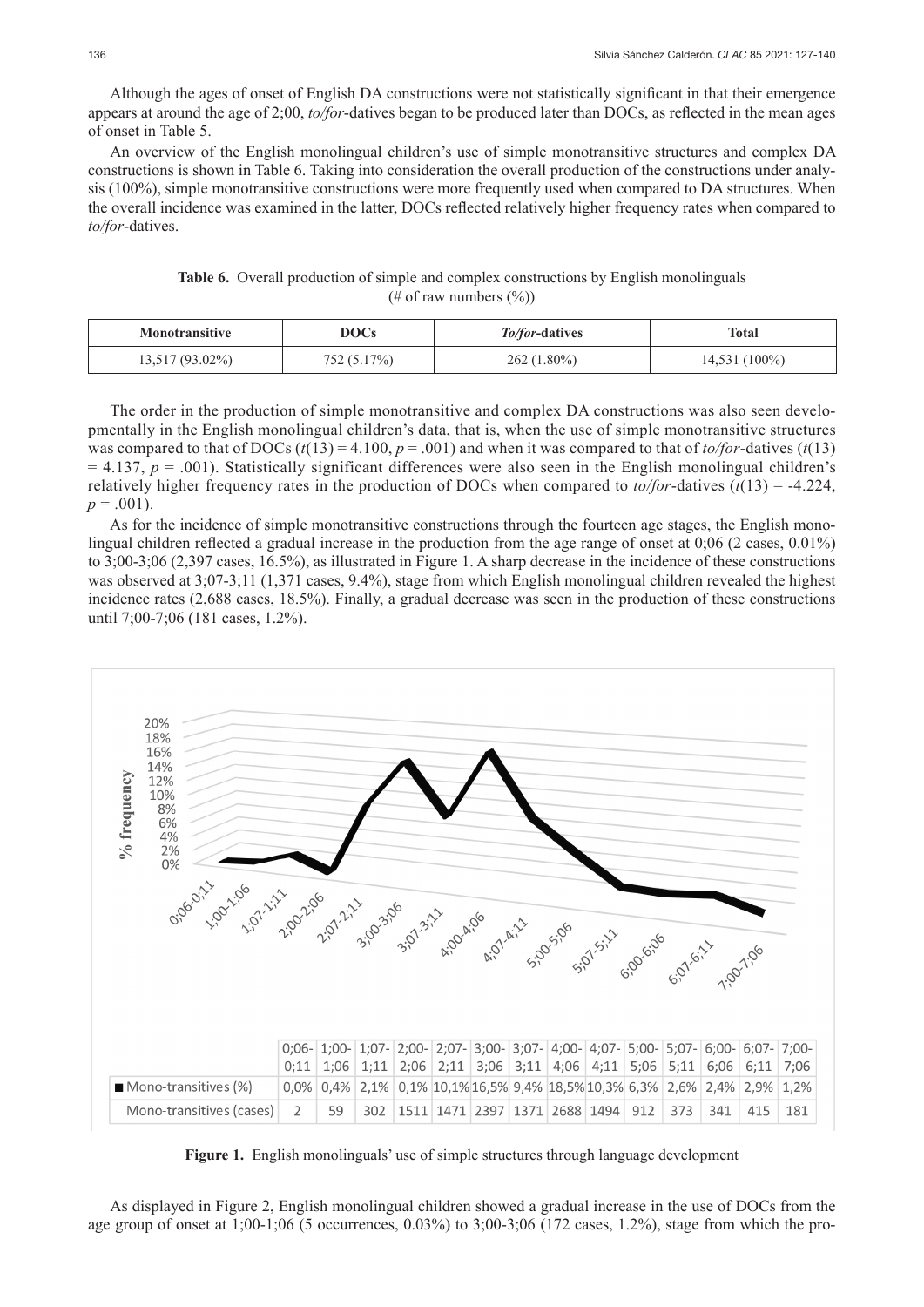duction of these constructions gradually decreased until 7;00-7;06 (18 cases, 0.1%). The incidence of *to/for-*datives showed low frequency rates from the age range of onset at  $1:07-1:11$  (2 cases, 0.01%) to 7:007:06 (4 occurrences,  $0.03\%$ ).



**Figure 2.** English monolinguals' use of complex structures through language development

Furthermore, and as displayed in Figure 3, the amount of exposure to which simple monotransitive and complex DA constructions were heard in the adults' speech seemed be in line with the English monolingual children's output.



**Figure 3.** The production of simple and complex structures in the adult input and in the English monolinguals' output

More specifically, adults showed relatively higher frequency rates in the use of simple monotransitive constructions (17,838 cases, 87.7%) when compared to complex DOCs (1,853 cases, 9.1%) and complex *to/for*-datives (655 cases, 3.2%). An analogous pattern in the production of these constructions was observed in the English monolingual children's output (13,517 simple monotransitives > 752 DOCs > 262 *to/for*-datives, 93.0% > 5.2% > 1.8%).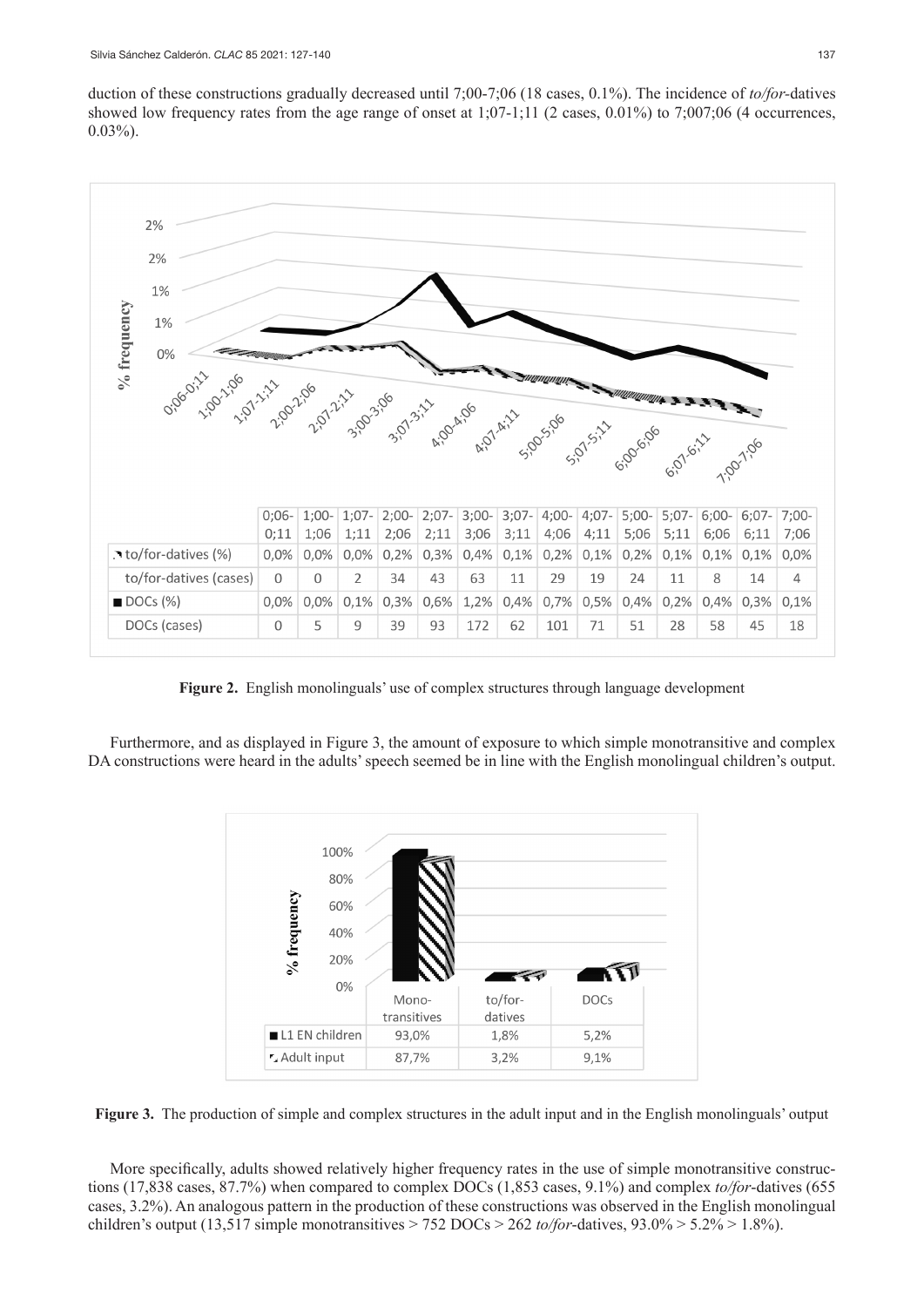# **7. Discussion of results**

In response to RQ 1 and considering the data analyzed in section 6, the statistically significant differences between the English monolingual children's ages of onset of simple monotransitive structures and complex DA constructions suggest that the former emerge earlier than the latter given the syntactic complexity differences among the three structures under investigation (Abbot-Smith & Tomasello, 2006; Aranovich, 2012; Snyder, 2001). This is evidenced by the divergences in the number of arguments selected by the verb. While two arguments are selected by the verb in the case of simple monotransitive constructions, three arguments are subcategorized for by the verb in the case of DOCs that alternate as *to*-datives.

Although *for*-datives that alternate as DOCs present a monotransitive syntactic status in that the verbal head subcategorizes for an external SU and an internal DO, they also exhibit DA properties between the internal DO and the non-selected A constituents. These complex predicate DA properties are akin to the ones observed in *to*-datives that alternate as DOCs (Sánchez Calderón, 2018; Sánchez Calderón & Fernández Fuertes, 2018). Thus, the grammatical properties underlying DOCs that alternate as *to*-datives and as *for*-datives seem to have delayed the English monolingual children's emergence of the two English DA complex predicate pairs.

The English monolingual children's early acquisition of monotransitive structures is in line with the fact that these constructions are less cognitively complex, and therefore, fewer Case Filter instantiations are required in the child output, when compared to the acquisition of the English DA (Chomsky, 1986).

Nevertheless, statistically significant differences are not seen in the English monolingual children's onset of the two complex DA constructions since DOCs and *to/for*-datives began to be produced at around the age of 2;00. This is evidenced by the analogous Case marking properties between DOCs that alternate as *to*-datives and those ones between DOCs that alternate as *for*-datives. Such a syntactic similarity is also argued by Snyder (2001) regarding the shared grammatical properties (or Property B) between the two DA constructions, as accounted for via the verbal combination with a secondary predicate (e.g., Larson, 1990) or the verbal selection of an SC that serves as the domain of the internal argument structure (e.g., Aoun & Li, 1989). Although statistically significant differences are not seen in the rather similar onset of the two complex DA structures, *to/for*-datives begin to be produced later than DOCs given the additional grammatical properties (or Property B) of the prepositions since they mediate the Case assigning properties to the DP by means of the verb (Larson, 1990).

Furthermore, the earlier onset of simple monotransitive constructions when compared to complex DA structures has sought confirmation in spontaneous data analyses (e.g., Campbell & Tomasello, 2001). However, Campbell and Tomasello (2001) do not examine the former and the findings reported are related to the monotransitive-like use of the two DA complex predicate structures (e.g., *give it*), as analyzed in English monolingual children's data.

Earlier works on the acquisition of the structures under analysis appear to speak against the findings observed in the present study since, as mainly analyzed in experimental works (e.g., Matthews *et al.*, 2005), English monolingual children were not reported to show an adult-like knowledge of simple monotransitive constructions until 3;00-4;00, which resulted in a later age range when compared to the emergence of complex DA constructions at around the age of 2;00 (Snyder & Stromswold, 1997).

In the light of RQ 2, the amount of exposure to simple monotransitive structures and complex DA constructions seemed to have had an effect on the English monolingual children's output. This was seen in the relatively higher frequency rates in the production of simple monotransitive constructions when compared to DOCs and *to/for*-datives, accordingly. These results are in line with the usage-based models of language acquisition (e.g., Abbot-Smith & Tomasello, 2006; Bybee & Hopper, 2001), as also reported by previous empirical studies on the acquisition of the monotransitive SVO pattern (e.g., Akhtar, 1999; Cameron-Faulkner *et al.*, 2003) and on that of the DA pattern (e.g., Campbell & Tomasello, 2001; Yang, 2016).

## **8. Conclusions**

The present study has contributed to shed light on the acquisition of simple monotransitive constructions when compared to two complex DA constructions, namely, DOCs that alternate as *to/for*-datives, as analyzed in the English monolingual children's longitudinal spontaneous production available in CHILDES (MacWhinney, 2000). These findings have revealed an order effect in the earlier emergence of simple monotransitive structures when compared to the two complex DA constructions. This is explained by the degree of syntactic complexity that each construction exhibits, as measured by the argumenthood properties. Therefore, those constructions that present more arguments in the verbal subcategorization framework (namely, three arguments in DOCs that alternate as *to*-datives as opposed to two arguments in monotransitives) involve a higher syntactic complexity and, therefore, they are cognitively more complex, as reflected in the English monolingual children's mean ages of onset of these constructions. Similar cognitive complexity is seen in the delayed emergence of DOCs that alternate as *for*-datives when compared to monotransitive constructions. These data cannot be accounted for the argumenthood divergences since the three structures have a monotransitive syntactic status. Rather, these results seem to be explained by the DA properties and, thus, the higher number of Case Filter instantiations that DOCs that alternate as *for*-datives display in their argument structure that are not present in simpler monotransitive structures.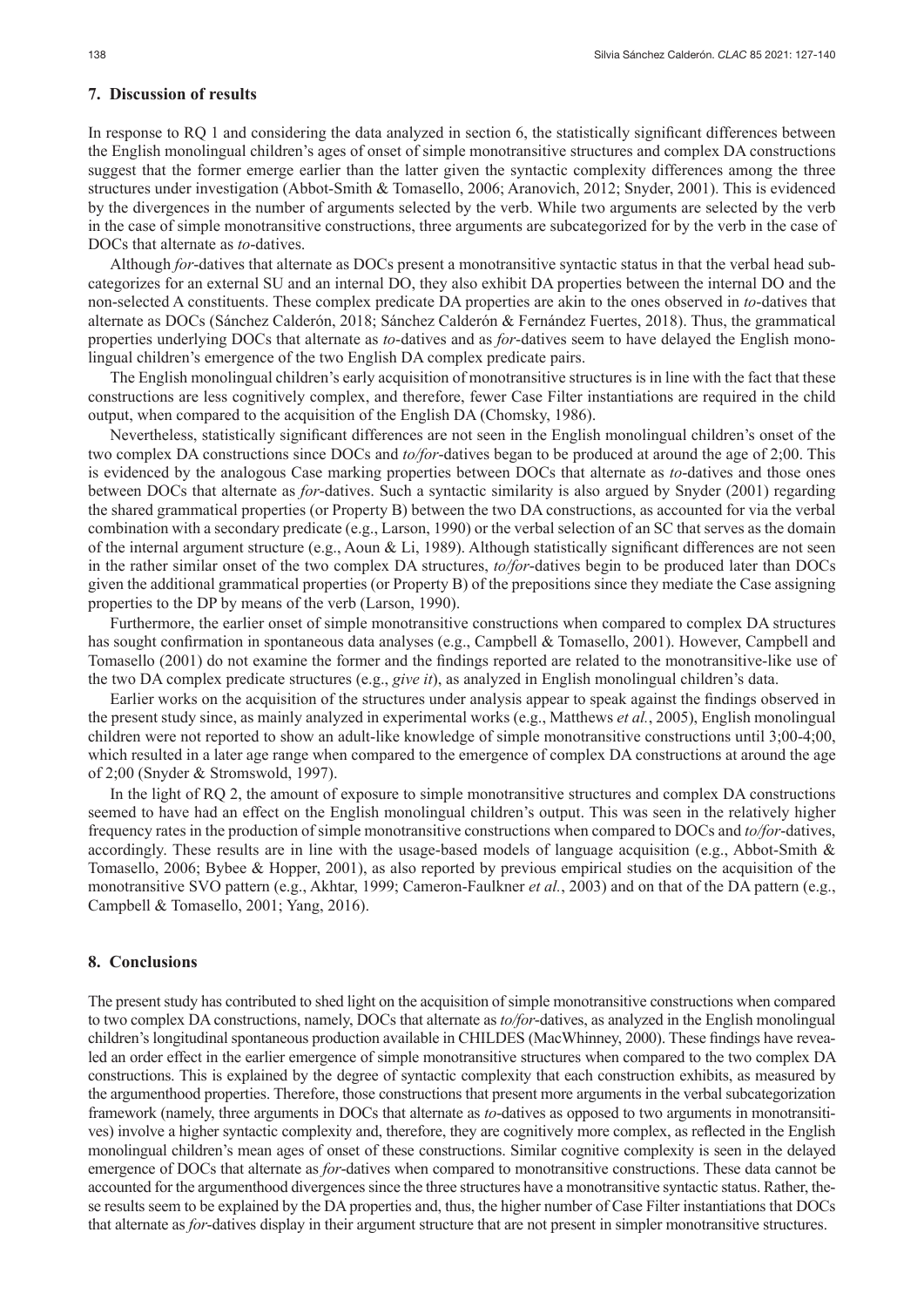Nevertheless, the similar Case marking and alternating grammatical properties between the two DA structures as complex predicates (Property A; Snyder, 2001) have resulted in the rather similar emergence, as analyzed in English monolingual children's data. Despite these properties, *to/for*-datives seem to show an additional property (Property B; Snyder, 2001) given the special Case status of the prepositions.

Moreover, the order effect in the emergence of the constructions under investigation seems to be explained by the relatively frequency rates with which adults use simple monotransitive and complex DA structures. These data appear to lend support to usage-based models (e.g., Abbot-Smith & Tomasello, 2006; Tomasello, 2003) given the role played by adult input in child output.

Further analyses could explore whether biological gender differences are reflected in the English monolingual children's acquisition of simple monotransitive structures when compared to complex DA constructions, as attested by other studies on the acquisition of other constructions (e.g., Cornett, 2014). Likewise, further research is also required to shed light on whether other non-related age factors such as discourse factors (e.g., Snyder, 2003) go hand in hand with the order effect in the production of the three target constructions (i.e., monotransitive, DOCs and *to/ for*-datives).

#### **Acknowledgements**

This research was funded by the Castile and León Regional Government, ORDEN EDU/1083/2013, 27 December, co-funded by the European Regional Development Fund (ERDF) and the University of Valladolid; by the Castile and León Regional Government and ERDF (Ref. VA009P17), and by the Spanish Ministry of Science, Innovation and Universities and ERDF (PGC2018-097693-B-IOO).

#### **References**

- Abbot-Smith, K. & Tomasello, M. (2006). Exemplar-learning and schematization in a usage-based account of syntactic acquisition. *Linguistic Review*, *23*(3), 275-290. Doi: 10.1515/TLR.2006.011
- Akhtar, N. (1999). Acquiring basic word order. Evidence for data-driven learning of syntactic structure. *Journal of Child Language, 26*(2), 339-356. Doi: 10.1017/S030500099900375X
- Akhtar, N. & Tomasello, M. (1997). Young children's productivity with word order and verb morphology. *Developmental Psychology,* 33, 952-965. Doi: 10.1037//0012-1649.33.6.952
- Aoun, J. & Li, Y. (1989). Scope and constituency. *Linguistic Inquiry, 20*(2), 141-172. Retrieved 10 November, 2019 from https://www.jstor.org/stable/4178623
- Aranovich, R. (2012). A lexical-functional account of Spanish dative usage. In P. de Swart & M. Lamers (Eds.), *Case, word order and prominence* (pp. 17-42). Dordrecht: Springer Verlag.
- Bybee, J. L. & Hopper, P. J. (2001). *Frequency and Emergence of Linguistic Structure.* Amsterdam, Holland and Philadelphia: John Benjamins.
- Cameron-Faulkner, T., Lieven, E. & Tomasello, M. (2003). A construction-based analysis of child directed speech. *Cognitive Science*, *27*, 843-873.
- Campbell, A. L. & Tomasello, M. (2001). The acquisition of English dative constructions. *Applied Psycholinguistics*, *22*, 253-267.
- Chan, A., Meints, K., Lieven, E. & Tomasello, M. (2010). Young children's comprehension of English SVO word order revisited: testing the same children in act-out and intermodal preferential looking tasks. *Cognitive Development*, *25*, 30-45.
- Chomsky, N. (1986). Barriers. *Linguistic inquiry monograph thirteen.* Cambridge and London: Massachusetts Institute of Technology Press.
- Cornett, H. E. (2014). Gender differences in syntactic development among English speaking adolescents. *Inquiries Journal/Students Pulse* [online], *6*(3). Retrieved 20 November, 2019 from http://www.inquiriesjournal.com/a?id=875.
- Goldberg, A. E. (2006). *Constructions at work: the nature of generalization in language*. Oxford: Oxford Linguistics.
- Gropen, J., Pinker, S., Hollander, M., Goldberg, R. & Wilson, R. (1989). The learnability and acquisition of the dative alternation in English. *Language*, *65*, 203-257. Doi: 10.2307/415332
- Larson, R. K. (1990). Double objects revisited: Reply to Jackendoff. *Linguistic Inquiry*, *21*(4), 589-632. Retrieved 10 November, 2019 from https://semlab5.sbs.sunysb.edu/~rlarson/larson90rj.pdf
- Legate, J. A. & Yang, C. (2002). Empirical re-assessment of stimulus poverty arguments. *The Linguistic Review, 19*, 151-162.
- MacWhinney, B. (2000). *The CHILDES Project: Tools for Analyzing Talk. Third edition.* [Dataset] Mahwah: Lawrence Erlbaum. Retrieved 5 September, 2019 from http://childes.talkbank.org.
- Mathews, D., Lieven, E., Theakston, A. & Tomasello, M. (2005). The role of frequency in the acquisition of English word order. *Cognitive Development*, *20*, 121-136.
- Meints, K., Plunkett, K. & Harris, P. L. (2008). Eating apples and houseplants: typicality constraints on thematic roles in early verb learning. *Language and Cognitive Processes*, *23*(3), 434-463.